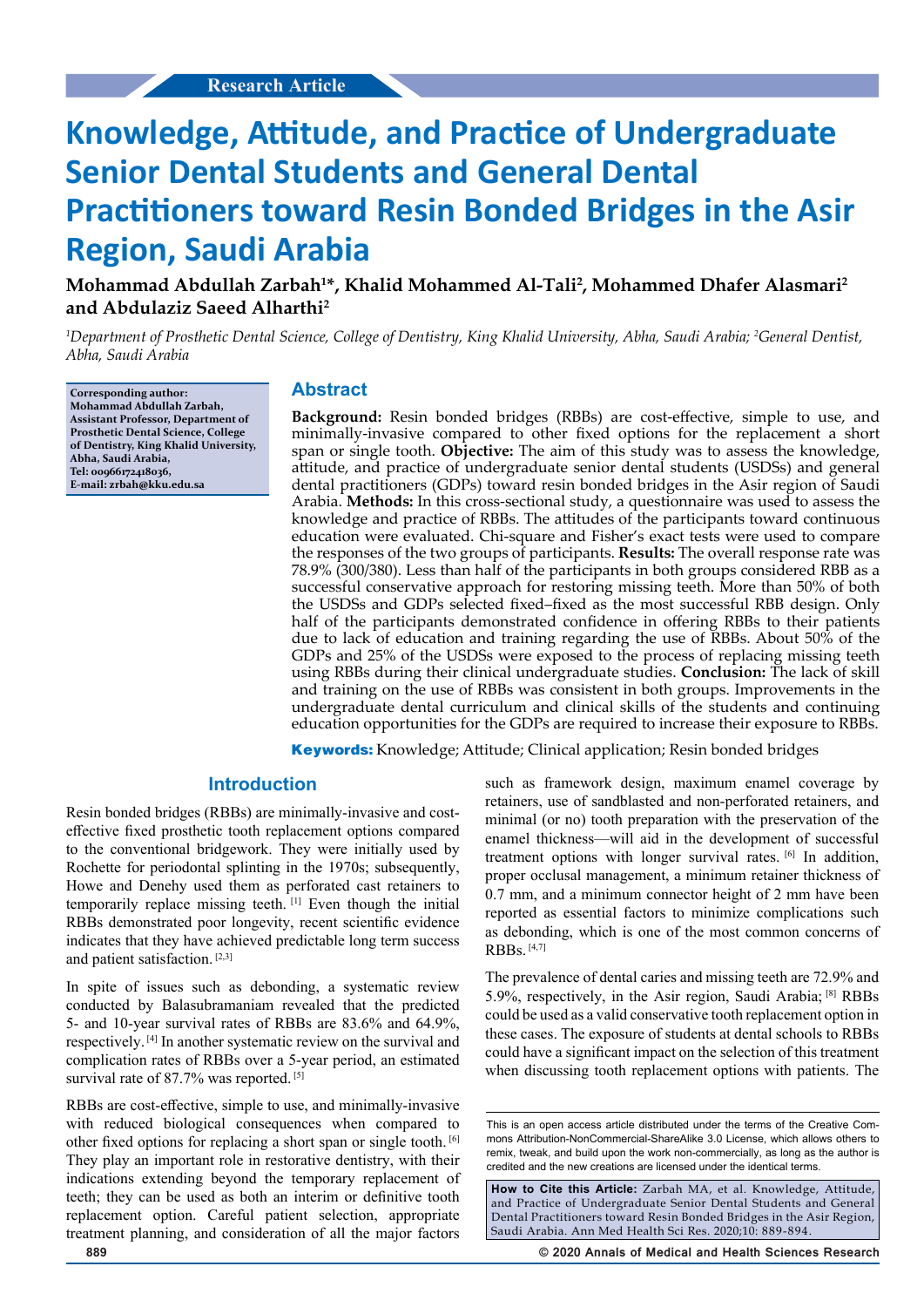aim of the present study was to evaluate the knowledge, attitude, and practice of undergraduate senior dental students (USDSs) and general dental practitioners (GDPs) towards resin bonded bridges in the Asir region, Saudi Arabia.

#### **Methods and Materials**

This cross-sectional study comprised USDSs and GDPs from the Asir region in Saudi Arabia. The USDSs and GDPs were considered as two distinct strata when stratified random sampling was performed. The study was conducted in compliance with the protocol; ethical approval was obtained from the ethical committee at King Khalid University, College of Dentistry (Approval No. SRC/ETH 2017-18/069). Informed consent was obtained from the subjects participating in the study. The participation was on a voluntary basis and no incentives were provided to the participants. Data protection and anonymity were guaranteed.

An online well-structured questionnaire containing three parts was attached to the study description along with the consent form for participation and sent as an electronic link to 380 participants via different WhatsApp groups. The first part of the questionnaire contained questions related to gender, age, and number of years of experience, percentage of RBBs performed in the clinical practice, and the attitude and knowledge about RBBs as a treatment option. The second part of the questionnaire involved questions related to the success factors of RBBs, such as the tooth surface, area of the mouth where the RBB is placed, bridge design, retainer fitting surface treatment, retainer thickness, connector height, retentive features, type of cement, and tooth isolation. The third segment of the form included general questions that were designed to analyze the impact of teaching and providing practical experience to students in dental schools. The knowledge of the participants with regard to the survival and complications of RBBs, and their attitude toward continuous education as an important tool for the utilization of this type of conservative treatment were assessed.

All the returned forms were analyzed by a single operator. Data were analyzed using the Statistical Package for Social Sciences (SPSS) program (version 25; Chicago, Illinois, USA). The Chi‐square and Fisher's exact tests were used to compare the responses of the participants. A p-value <0.05 was considered statistically significant.

#### **Results**

On the basis of the returned questionnaires, the overall response rate was 78.9% (300/380); the response rate for the USDSs was 80.5% (153/190) and for the GDPs was 77.4% (147/190). The responses were divided almost equally between the two groups of participants. Furthermore, 60.7 % of the participants belonged to the 21–25 age group, 28.3% belonged to the 26– 30 age group, and the remaining 11% were >30 years of age [Figure 1A]. As seen in Figure 1B, more than half of the GDPs were between 26 to 30 years old whereas, among the USDSs, less than 4% belonged to this age group; the vast majority of the USDSs were between 21–25 years old. More than 60% of the participants were males—almost two-thirds of them were GDPs—and the remaining (39.3%) were females [Figure 2].

As seen in Table 1, almost half of the GDPs (48.3%) had practiced dentistry for less than five years, whereas the proportion of dentists with more than 15 years of experience was 4.8% (p<0.001; Table 1). Furthermore, 73% of the participants [Figure 3A] - 85% of the USDSs and 60.5% of the GDPs [Figure 3B]—had never provided RBBs for the replacement of missing teeth in their clinics. The anterior maxilla was considered the most favorable location for achieving a successful RBB (USDSs, 57.8%; GDPs, 69.3%).





Chi square test, p<0.001

**Figure 1:** Frequency distribution of the students and practitioners according to their age, approximately, 61% of the participants belonged to the 21–25 age group (A). More than half of the GDPs were between 26 to 30 years old whereas, less than 4% belonged to this age group; the vast majority of the USDSs were between 21–25 years old (B).



By Fisher's Exact test, p<0.001

**Figure 2:** Frequency distribution of the students and practitioners based on gender.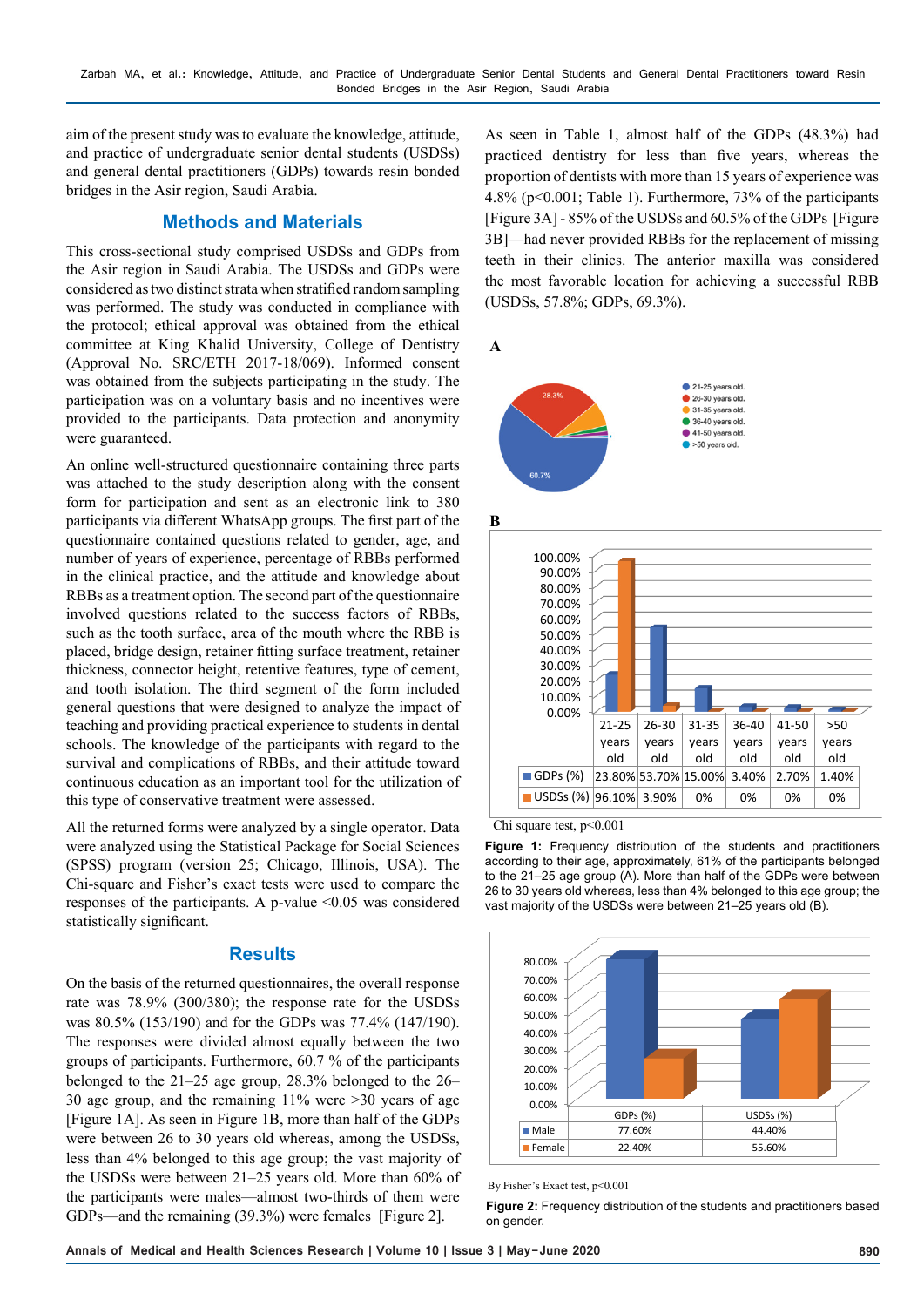**A**

Have you ever provided RBBs as replacement of missing teeth in your clinic? 300 response



By Fisher's Exact test, p<0.001

**Figure 3:** Frequency distribution of the participants who have/or have not provided RBBs as replacement of missing teeth in their clinics (A). 85% of the USDSs and 60.5% of the GDPs had never provided RBBs for the replacement of missing teeth in their clinics (B).

With regard to the design and mechanical factors associated with RBBs, more than 50% of both the USDSs and GDPs selected fixed–fixed as the most successful RBB design. More than two-thirds of the participants in both groups believed that the amount of enamel structure play an important role in the success of RBBs. Furthermore, approximately 64% of GDPs and 69% of USDSs were of the opinion that preparing the tooth for the retentive features improves the longevity of the RBB treatment. According to three-fourth of the participants in both groups, tooth isolation does enhance the bonding of the RBB [Table 1]. About 60% of the GDPs and 71% of the USDSs agreed that retainer surface treatment improves the longevity of the treatment. About one-third of the participants in both groups selected 0.5 mm as the minimum thickness of the RBB retainer. The percentages of GDPs and USDSs who selected 1 mm and 2 mm as the minimum heights required for the RBB connector almost similar. Nearly half of the participants thought that resin cements were the most appropriate for use with RBBs. The survival rate of RBBs in 5 years was considered to be <50% by nearly one-third of the participants and between 51–80% by a little more than one-third of the participants.

Only half of the participants demonstrated confidence in offering RBBs to their patients when required. The main reason for the lack of confidence was the lack of education and training regarding the use of RBBs [Table 1]. With regard to the attitude of the participants, about half of them were convinced that RBBs could be the first line of permanent treatment in some

selected cases, while the remaining half held the opposite opinion. Furthermore, nearly 43% of the GDPs considered RBB as a successful conservative approach for restoring missing teeth compared to 21% who did not, while the remaining 36% were not sure; the approximate values among the USDSs were 46%, 10%, and 44%, respectively (p<0.05). Only 35% of the GDPs and 24% of the USDSs thought that RBBs were costeffective; the remaining participants were either not sure or of the opinion that this treatment is not cost-effective. About 60% of the GDPs and 80% of the USDSs had been involved in or observed a clinical procedure involving RBBs (p<0.001). Furthermore, a vast majority of the USDSs had not been exposed to this procedure during their preclinical and clinical studies at the university. Approximately 50% of the participants in both groups demonstrated an interest in attending a lecture or workshop on RBB use.

### **Discussion**

In this study, we evaluated and compared the knowledge, attitude, and perception of GDPs and USDSs toward RBBs. The overall response rate was 78.9% (80.5% among the USDSs and 77.4% among the GDPs). This was similar to that reported by Vohra and Qahtani, [9] but lower than that reported in another study. [10]

Some of the advantages of using RBBs include tooth preservation, treatment reversibility, good success rates, reduced costs, preservation of the pulp, and insignificant soft tissue interaction. [11,12] The awareness of the use of RBBs as a definitive treatment option has increased over the years. However, in this study, more than 80% of the USDSs had not used RBBs for tooth replacement; the corresponding number among the GDPs was 60%. Interestingly, more than 20% of the GDPs did not consider RBB as a successful option for tooth replacement when compared to about 10% in the USDS group, which may have contributed to the significant difference with regard to this question ( $p<0.05$ ). Adequate knowledge about the factors that affect the performance of RBBs is key to its successful application.

Similar to the results of a previous study in Saudi Arabia, more than half of the participants in both groups were of the opinion that the anterior maxillary teeth were most successfully treated by RBBs and that the fixed-fixed design provides maximum longevity. <sup>[9]</sup>. As explained in a recent review, <sup>[4]</sup> the survival rates of RBBs for anterior teeth are higher than those for the posterior teeth. Alternatively, with regard to the design of the RBBs, the cantilever design has been shown to be associated with better survival rates compared to the fixed-fixed design. [13,14] Furthermore, a minimum retainer thickness of 0.7 mm and a minimum connector height of 2 mm have been recommended in previous studies. [15] However, about one-third of the participants in both groups selected a thickness of 0.5 mm and a connector height of 1 mm in this study. About 67% of the GDPs and 78% of the USDSs believed that adequate enamel structure was required for the success of the RBB. Studies have shown that resin cements are the most common type of cements used for RBBs; [4,12,15] however, in the present study, less than 50% of the participants in both groups selected this as the best option.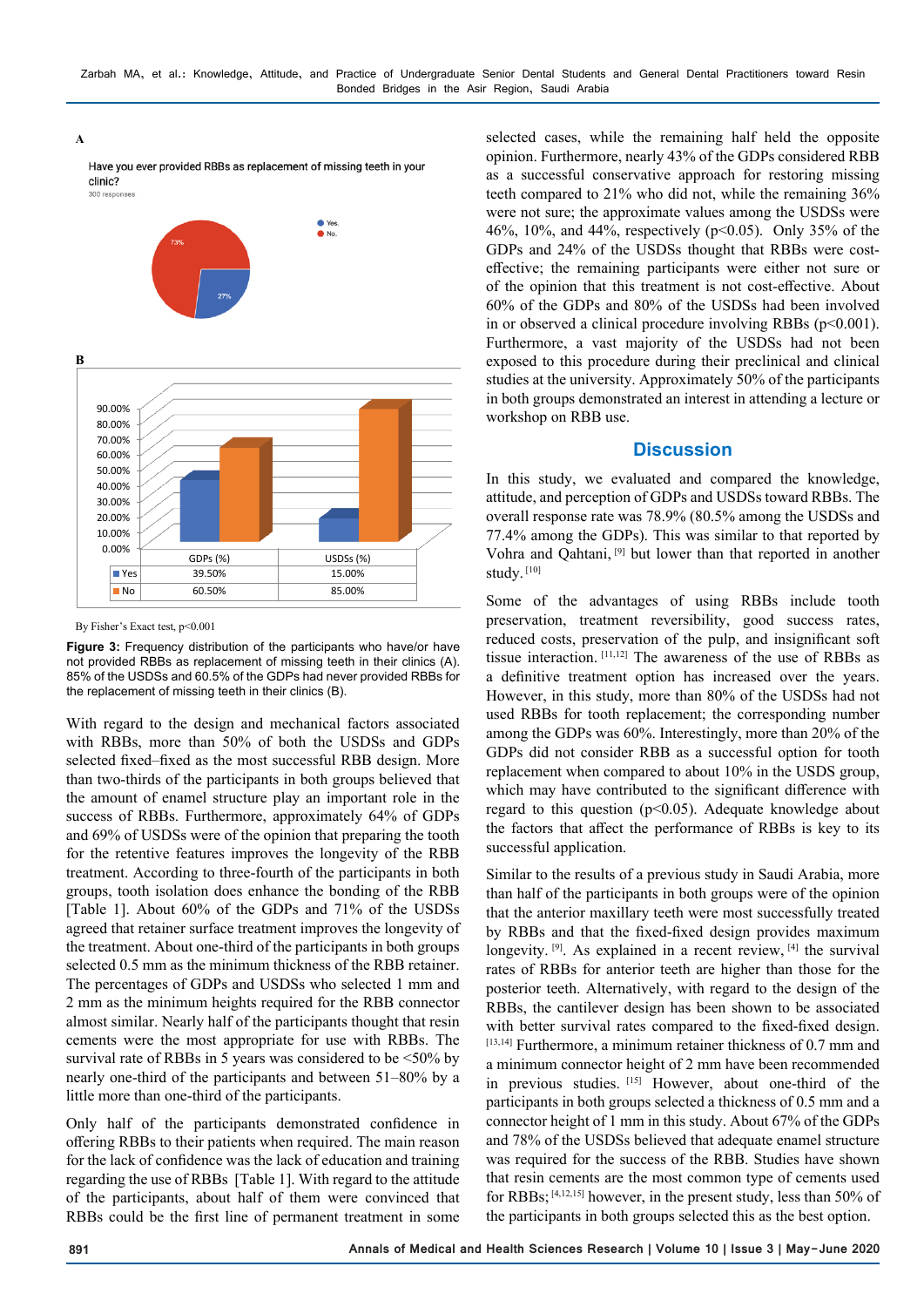| Table 1: Frequency distribution of respondents according to their responses to the questionnaire. |                                                                             |                                                                                                                      |                        |                      |           |  |  |  |  |
|---------------------------------------------------------------------------------------------------|-----------------------------------------------------------------------------|----------------------------------------------------------------------------------------------------------------------|------------------------|----------------------|-----------|--|--|--|--|
| Question<br>No.                                                                                   | Questions                                                                   | <b>Answers</b>                                                                                                       | <b>GDPs (%)</b>        | USDSs (%)            | p-Value   |  |  |  |  |
|                                                                                                   |                                                                             | Nil                                                                                                                  | 0(0)                   | 153 (100.0)          | $0.000**$ |  |  |  |  |
|                                                                                                   |                                                                             | <5 years                                                                                                             | 71 (48.3)              | 0(0)                 |           |  |  |  |  |
| 1                                                                                                 | How long have you been practicing dentistry?                                | 6-10 years                                                                                                           | 58 (39.5)              | 0(0)                 |           |  |  |  |  |
|                                                                                                   |                                                                             | $11-15$ years                                                                                                        | 11(7.5)                | 0(0)                 |           |  |  |  |  |
|                                                                                                   |                                                                             | >15 years                                                                                                            | 7(4.8)                 | 0(0)                 |           |  |  |  |  |
| $\overline{c}$                                                                                    | Have you ever provided RBBs as                                              | Yes                                                                                                                  | 58 (39.5)              | 23(15.0)             | $0.000*$  |  |  |  |  |
|                                                                                                   | replacement of missing teeth in your clinic?                                | No                                                                                                                   | 89 (60.5)              | 130 (85.0)           |           |  |  |  |  |
|                                                                                                   |                                                                             | Nil                                                                                                                  | 89 (60.5)              | 130 (85.0)           | $0.000**$ |  |  |  |  |
|                                                                                                   |                                                                             | $< 5\%$                                                                                                              | 18 (12.2)              | 10(6.5)              |           |  |  |  |  |
| 3                                                                                                 | In what percentage of tooth replacement<br>cases have you used RBBs?        | $5 - 25%$ .                                                                                                          | 20 (13.6)              | 3(2.0)               |           |  |  |  |  |
|                                                                                                   |                                                                             | 25-50%.                                                                                                              | 13(8.8)                | 5(3.3)               |           |  |  |  |  |
|                                                                                                   |                                                                             | 50-75%.                                                                                                              | 6(4.1)                 | 5(3.3)               |           |  |  |  |  |
|                                                                                                   |                                                                             | $>75%$ .                                                                                                             | 1(0.7)                 | 0(0)                 |           |  |  |  |  |
| 4                                                                                                 | What type of restoration do you think RBBs<br>provide?                      | Permanent                                                                                                            | 42 (28.6)              | 56 (36.6)            | 0.287     |  |  |  |  |
|                                                                                                   |                                                                             | Temporary                                                                                                            | 33(22.4)               | 34 (22.2)            |           |  |  |  |  |
|                                                                                                   |                                                                             | <b>Both</b>                                                                                                          | 72 (49.0)              | 63 (41.2)            |           |  |  |  |  |
|                                                                                                   |                                                                             | Anterior maxillary teeth                                                                                             | 85 (57.8)              | 106 (69.3)           | 0.082     |  |  |  |  |
| 5                                                                                                 | In which areas of the mouth are RBBs the                                    | Posterior maxillary teeth                                                                                            | 13(8.8)                | 16 (10.5)            |           |  |  |  |  |
|                                                                                                   | most successful?                                                            | Anterior mandibular teeth                                                                                            | 26 (17.7)              | 15(9.8)              |           |  |  |  |  |
|                                                                                                   |                                                                             | Posterior mandibular teeth                                                                                           | 23(15.6)               | 16 (10.5)            |           |  |  |  |  |
|                                                                                                   | Which RBB design provides maximum                                           | Fixed-fixed                                                                                                          | 93 (63.3)              | 83 (54.2)            | 0.249     |  |  |  |  |
| 6                                                                                                 | longevity?                                                                  | Cantilever                                                                                                           | 26 (17.7)              | 37(24.2)             |           |  |  |  |  |
|                                                                                                   |                                                                             | No significant difference                                                                                            | 28 (19.0)              | 33(21.6)             |           |  |  |  |  |
| $\overline{7}$                                                                                    | Does the amount of enamel structure play an                                 | Yes                                                                                                                  | 99 (67.3)              | 119 (77.8)           | 0.052     |  |  |  |  |
|                                                                                                   | important role in the success of RBBs?                                      | No                                                                                                                   | 48 (32.7)              | 34 (22.2)            |           |  |  |  |  |
| 8                                                                                                 | Does preparing teeth for retentive features                                 | Yes                                                                                                                  | 94 (63.9)              | 105 (68.6)           | 0.396     |  |  |  |  |
|                                                                                                   | improve longevity?                                                          | No                                                                                                                   | 53(36.1)               | 48 (31.4)            |           |  |  |  |  |
| 9                                                                                                 | Does tooth isolation enhance the bonding?                                   | Yes                                                                                                                  | 109 (74.1)             | 121 (79.1)           | 0.341     |  |  |  |  |
|                                                                                                   |                                                                             | No                                                                                                                   | 38 (25.9)              | 32(20.9)             |           |  |  |  |  |
| 10                                                                                                | Does retainer fitting surface treatment<br>enhance RBB bonding?             | Yes                                                                                                                  | 89 (60.5)              | 109 (71.2)           | 0.052     |  |  |  |  |
|                                                                                                   |                                                                             | No                                                                                                                   | 58 (39.5)              | 44 (28.8)            |           |  |  |  |  |
|                                                                                                   | What is the minimum thickness of the RBB<br>retainer?                       | $0.5$ mm                                                                                                             | 55 (37.4)              | 52(34.0)             | 0.806     |  |  |  |  |
| 11                                                                                                |                                                                             | $0.7$ mm                                                                                                             | 37(25.2)               | 45 (29.4)            |           |  |  |  |  |
|                                                                                                   |                                                                             | $1$ mm                                                                                                               | 37(25.2)               | 40(26.1)             |           |  |  |  |  |
|                                                                                                   |                                                                             | $1.2 \text{ mm}$                                                                                                     | 18 (12.2)              | 16 (10.5)            |           |  |  |  |  |
|                                                                                                   | What is the minimum height for RBB<br>connector?                            | 1 mm                                                                                                                 | 56 (38.1)              | 59 (38.6)            | 0.500     |  |  |  |  |
| 12                                                                                                |                                                                             | 2 mm<br>3 mm                                                                                                         | 64 (43.5)<br>21 (14.3) | 57 (37.3)            |           |  |  |  |  |
|                                                                                                   |                                                                             |                                                                                                                      | 6(4.1)                 | 26 (17.0)<br>11(7.2) |           |  |  |  |  |
|                                                                                                   |                                                                             | 4 mm<br>Resin cement                                                                                                 | 73 (49.7)              | 72 (47.1)            | 0.327     |  |  |  |  |
|                                                                                                   |                                                                             | Glass ionomer cement                                                                                                 | 41 (27.9)              | 48 (31.4)            |           |  |  |  |  |
| 13                                                                                                | What is the best cement type to be used?                                    | Zinc oxide eugenol cement                                                                                            | 22 (15.0)              | 15(9.8)              |           |  |  |  |  |
|                                                                                                   |                                                                             | Does not affect                                                                                                      | 11(7.5)                | 18 (11.8)            |           |  |  |  |  |
|                                                                                                   |                                                                             | < 50%                                                                                                                | 55 (37.4)              | 53 (34.6)            | 0.524     |  |  |  |  |
| 14                                                                                                | What is the survival rate of RBBs in 5 years?                               | 51-80%                                                                                                               | 58 (39.5)              | 70 (45.8)            |           |  |  |  |  |
|                                                                                                   |                                                                             | >80%                                                                                                                 | 34(23.1)               | 30 (19.6)            |           |  |  |  |  |
| 15                                                                                                | What is the most common complication<br>reported in the literature?         | Biological complications such as<br>caries and endodontic and periodontal<br>diseases related to the abutment teeth. | 52 (35.4)              | 69 (45.1)            | 0.229     |  |  |  |  |
|                                                                                                   |                                                                             | Mechanical complications such as<br>ceramic fracture and chipping                                                    | 41 (27.9)              | 36 (23.5)            |           |  |  |  |  |
|                                                                                                   |                                                                             | De-bonding of the retainer                                                                                           | 54 (36.7)              | 48 (31.4)            |           |  |  |  |  |
| 16                                                                                                | Are you confident to offer RBBs to your<br>patient when they are indicated? | Yes                                                                                                                  | 76 (51.7)              | 81 (52.9)            | 0.908     |  |  |  |  |
|                                                                                                   |                                                                             | No                                                                                                                   | 71 (48.3)              | 72 (47.1)            |           |  |  |  |  |
|                                                                                                   |                                                                             | No enough education and training                                                                                     | 37(52.1)               | 41 (56.9)            |           |  |  |  |  |
|                                                                                                   |                                                                             | Technique-sensitive procedure                                                                                        | 17 (23.9)              | 21 (29.2)            |           |  |  |  |  |
| 17                                                                                                | If (No), why?                                                               | RBB is only short-term replacement                                                                                   | 9(12.7)                | 6(8.3)               |           |  |  |  |  |
|                                                                                                   |                                                                             | Patient may not like it                                                                                              | 7(9.9)                 | 4(5.6)               |           |  |  |  |  |
|                                                                                                   |                                                                             | Others                                                                                                               | 1(1.4)                 | 0(0)                 |           |  |  |  |  |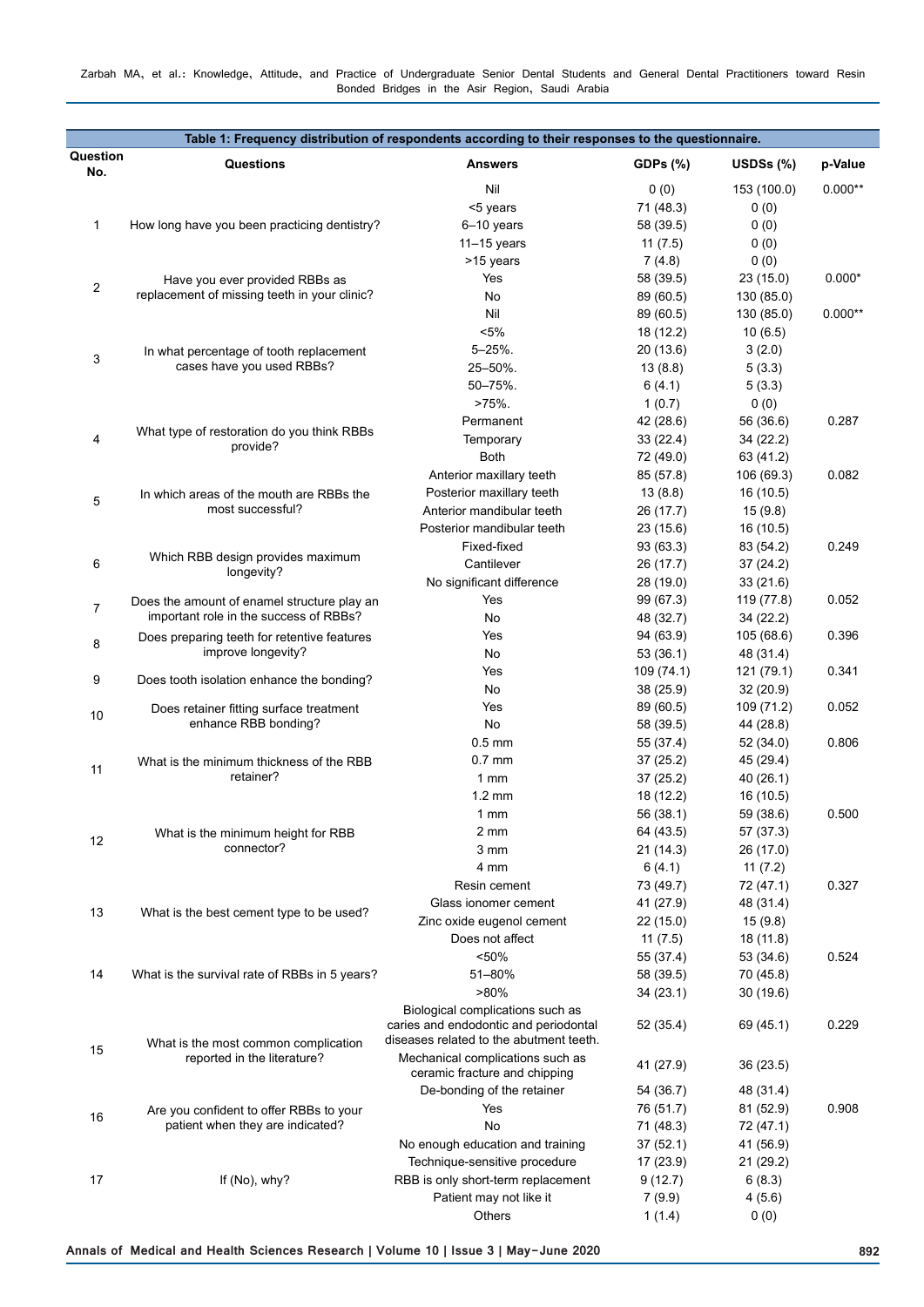| 18 | Do you usually consider RBBs as one of your                                                              | Yes       | 62 (42.2) | 56 (36.6)  | 0.346     |
|----|----------------------------------------------------------------------------------------------------------|-----------|-----------|------------|-----------|
|    | treatment options to replace single missing<br>tooth?                                                    | No        | 85 (57.8) | 97 (63.4)  |           |
| 19 | Are you convinced that RBBs could be the<br>first line of permanent treatment in some<br>selected cases? | Yes       | 73 (49.7) | 77 (50.3)  | 1.000     |
|    |                                                                                                          | <b>No</b> | 74 (50.3) | 76 (49.7)  |           |
| 20 | Do you consider RBB as a successful                                                                      | Yes       | 63 (42.9) | 71 (46.4)  | $0.023**$ |
|    | conservative approach for restoring missing<br>teeth?                                                    | No        | 31(21.1)  | 15(9.8)    |           |
|    |                                                                                                          | Not sure  | 53 (36.1) | 67 (43.8)  |           |
| 21 | Do you think RBB is cost-effective?                                                                      | Yes       | 52 (35.4) | 37(24.2)   | $0.049**$ |
|    |                                                                                                          | No        | 39(26.5)  | 38 (24.8)  |           |
|    |                                                                                                          | Not sure  | 52(38.1)  | 37(51.0)   |           |
| 22 | Have you ever been involved in or observed                                                               | Yes       | 59(40.1)  | 30(19.6)   | $0.000*$  |
|    | any clinical procedure involving RBBs?                                                                   | No        | 88 (59.9) | 123 (80.4) |           |
| 23 | In the preclinical sessions during<br>undergraduate studying, had you ever been                          | Yes       | 65 (44.2) | 52 (34.0)  | 0.076     |
|    | exposed to the process of replacing missing<br>teeth with RBBs?                                          | No        | 82 (55.8) | 101 (66.0) |           |
| 24 | In the clinical sessions during undergraduate<br>study, have you ever been exposed to the                | Yes       | 72 (49.0) | 40(26.1)   | $.000*$   |
|    | process of replacing missing teeth with<br>RBB <sub>s</sub> ?                                            | No        | 75 (51.0) | 113 (73.9) |           |
| 25 | Do you think that you have not been given                                                                | Yes       | 96 (65.3) | 114 (74.5) | 0.101     |
|    | enough education/practicing of RBBs during<br>undergraduate studying?                                    | No        | 51(34.7)  | 39(25.5)   |           |
| 26 | If you hear about a lecture/ workshop                                                                    | Yes       | 80 (54.4) | 73 (47.7)  | 0.473     |
|    | regarding RBBs to be organized, would you                                                                | No        | 23(15.6)  | 30(19.6)   |           |
|    | be willing to attend?                                                                                    | Not sure  | 44 (29.9) | 50 (32.7)  |           |

\*, P<0.05 (Fisher's Exact Test). \*\*, P<0.05 (Chi-Square Test).

Debonding is one of the most common concerns of RBBs and could adversely affect the reliability of this treatment. [5] The isolation of the tooth along with enhancements for retention can increase the longevity of RBBs. [16] About 26% of the GDPs and 21% of the USDSs were of the opinion that tooth isolation did not enhance the bonding of RBBs. Furthermore, nearly 40% of the GDPs and 30% of the USDSs did not think that treatment of the retainer surface could enhance its bonding. Surface treatment of retainers has been shown to improve the success rates of the RBBs. [4] Several studies have shown that tooth preparation can enhance the resistance of RBBs. [14,17] In the present study, more than 30% of the participants in both groups did not believe that preparing the tooth for retentive features can improve the longevity of the treatment. These findings indicate the low levels of knowledge and the lack of skills and training among both the USDSs and GDPs in this study.

About 50% of the GDPs and USDSs were not confident about providing RBBs to the patients; lack of education and training were cited as the main reasons by the participants. Less than half of the participants in both groups considered RBB as a successful conservative approach for the restoration of missing teeth. RBBs are not widely used in clinical practice due to concerns regarding the reliability of this treatment. Identification of the reasons for the lack of use of RBBs and taking appropriate measures to address these concerns may increase their use in the clinics.

Approximately 40% of the GDPs had been involved in the provision of RBBs to the patients, whereas in the case of the USDSs, less than 20% of them had been involved in or observed any clinical procedure involving RBBs. About 44% of the GDPs and 34% of the USDSs had been exposed to the process of replacing missing teeth using RBBs during their pre-clinical undergraduate studies. Similarly, about 50% of the GDPs were exposed to the process of replacing missing teeth using RBBs during their clinical undergraduate studies; on the other hand, only about one-fourth of the USDSs had been exposed to the procedure. This indicates the lack of awareness and knowledge among the undergraduate students. However, the majority of the participants in both groups believed that they need to be provided with more information about RBBs during their undergraduate studies. The importance of continuing dental education in providing dentists with knowledge about new dental technologies, particularly resin-bonded prosthesis, has been emphasized in a recent study. [18]

## **Conclusion**

In general, the knowledge, attitudes, and practices with regard to RBBs appeared to be similar between the GDPs and the USDSs in this study. Based on our findings, there is a need to improve the knowledge and attitude toward RBB use for the replacement of missing teeth. This may be achieved by improving the undergraduate dental curriculum and the clinical skills of the students. Furthermore, the use of continuing education programs for practicing dentists can improve the outcomes of treatment provided in dental clinics.

## **Competing Interests**

The authors declare that they have no competing interests.